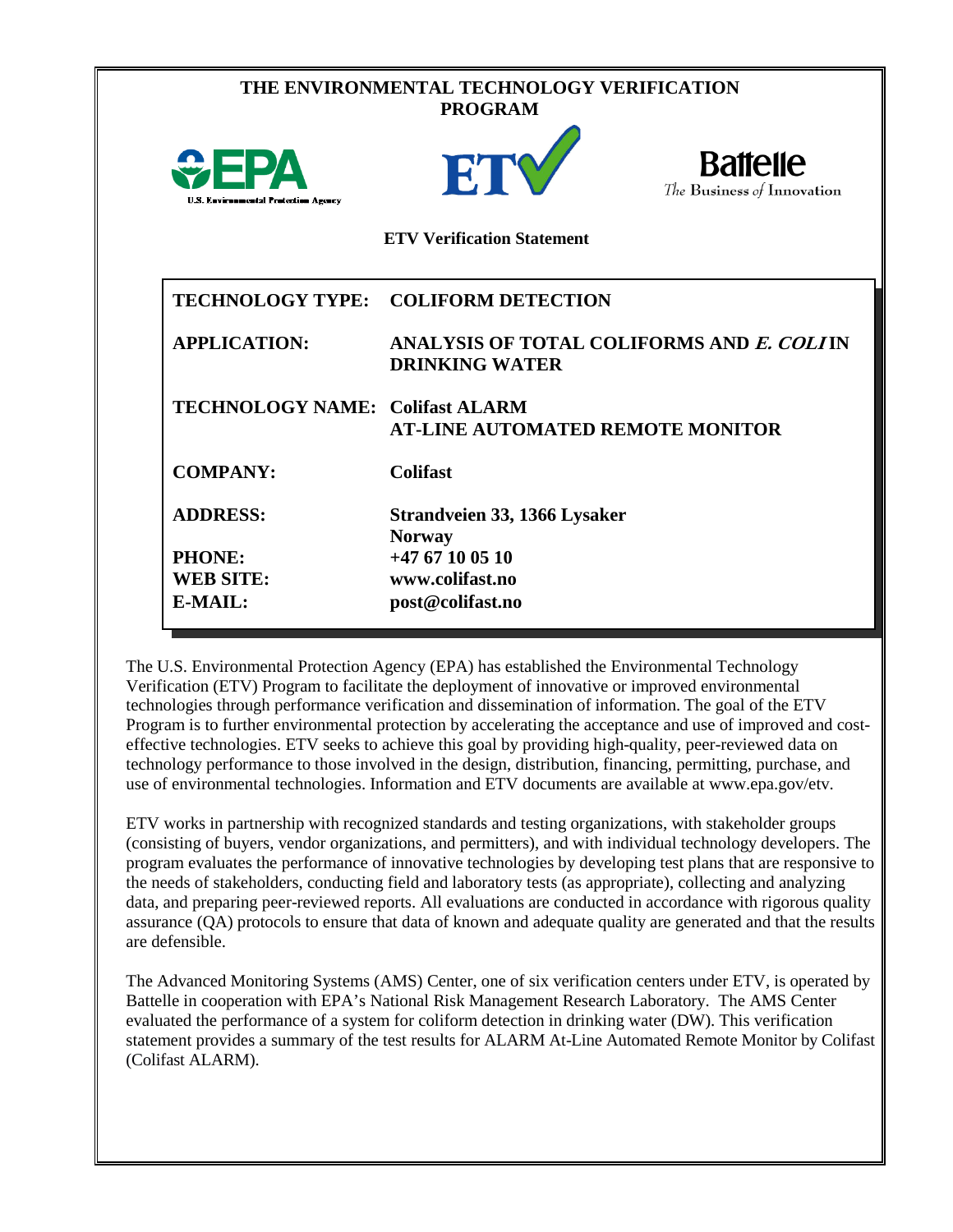## **VERIFICATION TEST DESCRIPTION**

The U.S. EPA's 1989 Total Coliform Rule (TCR) sets both goals and legal limits for the presence of total coliform (TC) and *Escherichia coli* (EC) in DW. To summarize, the TCR states that the objective for water utilities is for zero TC organisms to be present in DW samples, and no more than 5% of all DW samples collected by a utility can test positive for TC. In order to comply with the TCR, water utilities need coliform detection technologies that are able to detect TC and EC at concentrations of one organism (org) per 100 milliliters (mL) of DW. While it is difficult to determine if a single target organism is present in 100 mL of water, when approximately half of the analyzed replicates are positive and half are negative, the density of the organism has become adequately low so that a positive result can be considered single organism detection. Therefore, for the purpose of this verification, the objective was to prepare a series of spiked DW dilution sets (labeled A, B, C) that provided  $50 \pm 25\%$  positive results for TC or EC (depending on which is being targeted) using the reference method(s), and compare the results from the reference method with those produced by the tested detection technology.

Results from the Colifast ALARM were compared to the results obtained from the reference methods American Public Health Association, American Water Works Association, and Water Environment Federation Standard Method (SM) 9221B (TC) and SM 9221F (EC) analyses that are presence/absence methods for TC and EC*.* In addition, this verification testing was also conducted in cooperation with ETV programs in Canada (ETV Canada) and Denmark (DANETV) as a possible ETV verification by those programs. In Europe, the Colilert-18 combined with Quanti Tray for quantification has been proven equivalent with ISO 9301-1, the accepted regulatory method in Europe. Colilert-18 is considered a relevant reference method (since it is the presence/absence version of the identical test) and was considered adequate to meet the DANETV requirement of use of a European accepted reference method to potentially grant DANETV verification following this test. Each of these reference methods utilize selective and/or chromatogenic liquid growth media to detect TC and EC. The verification test of the Colifast ALARM was conducted from August 31 through September 7, 2010 at Battelle in Columbus, Ohio with the reference method analyses being performed at Superior Laboratories in Galloway, Ohio. Technology operation and sample handling and analysis were performed according to the vendor's instructions. Both reference method and Colifast ALARM sample analysis results were reported as presence/absence.

Sample analysis results from the Colifast ALARM were evaluated by comparing the proportion of positive and negative results to the proportion of positive and negative results produced by the reference methods, including the comparison of false positive (FP) rate (or specificity) and false negative (FN) rate (or sensitivity). In addition, operational factors such as ease of use, required reagents, analysis time, and laboratory space and utilities required were reported.

QA oversight of verification testing was provided by Battelle and EPA. Battelle and EPA QA staff conducted technical systems audits of the testing and Battelle QA staff conducted a data quality audit of at least 25% of the test data. This verification statement, the full report on which it is based, and the test/QA plan for this verification test are available at www.epa.gov/etv/centers/center1.html.

## **TECHNOLOGY DESCRIPTION**

The Colifast ALARM is an automated system for detection of TC or EC in 100 mL water samples. The Colifast ALARM automatically collects the water sample at programmed intervals for the analysis of TC and EC*.* The Colifast ALARM method is based on an enzymatic reaction. The Colifast TC medium contains the substrate 4-methylumbelliferyl (MU)-β-D-galactoside, and this substrate is hydrolyzed by the enzyme β-galactosidase that is present in TC. The Colifast EC medium contains the substrate 4 methylumbelliferyl (MU)-β-D-glucuronide, and this substrate is hydrolyzed by the enzyme β-Dglucuronidase that is present in EC. The fluorescent product MU is produced as a result of the hydrolysis reaction. The media contains inhibitors to hinder growth of non-coliforms.

A 100 mL water sample is added to a sample bottle and then incubated in and analyzed by the Colifast ALARM. The main components of the Colifast ALARM are the incubator reaction chamber, a flow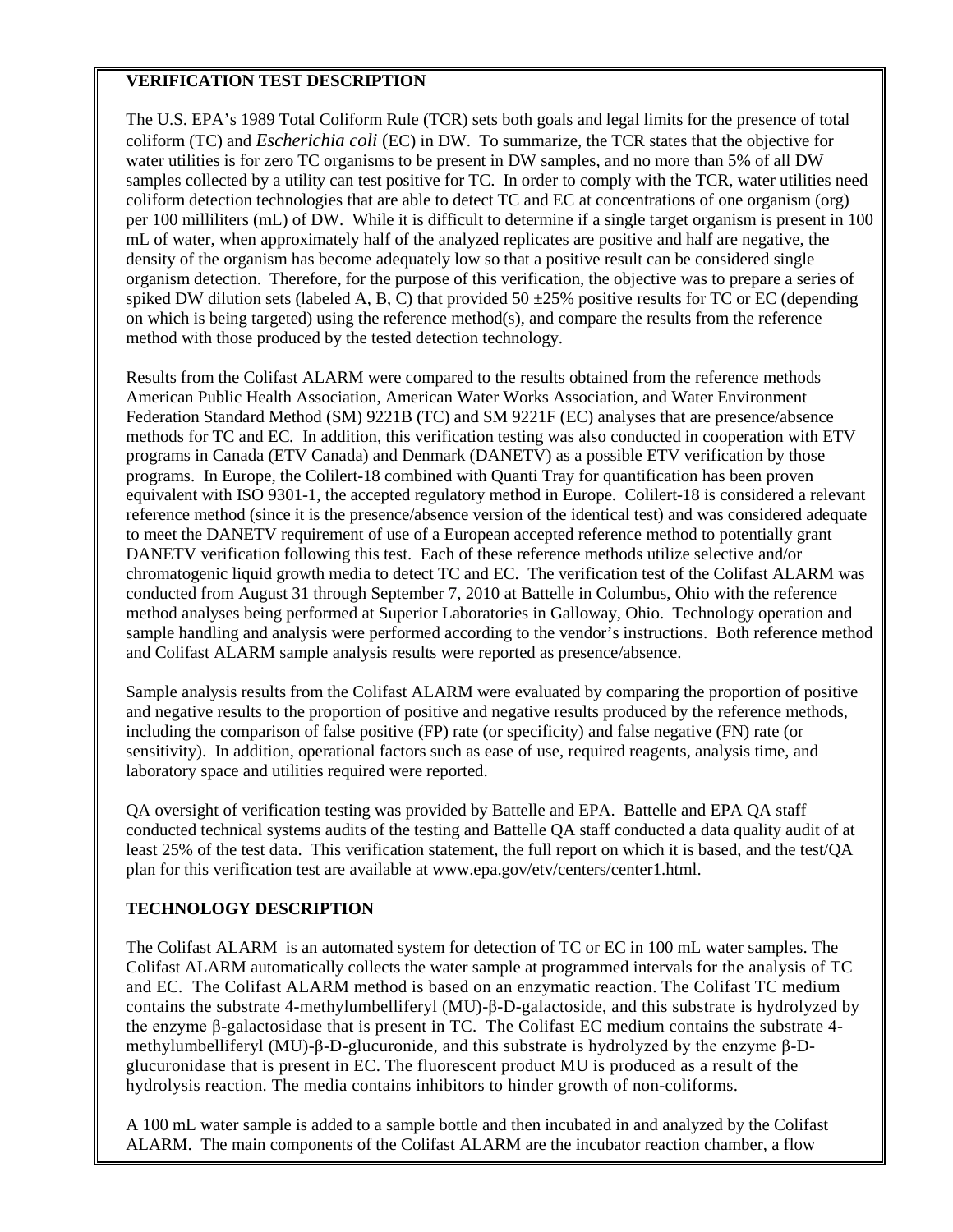injection pump system for liquid handling and a detector system, including wavelength specific emitters combined with a spectrometer. The bacterial detection results are based on measured concentrations of the fluorescent product. An increase in the number of EC means an increase in the amount of β-D-glucuronidase (enzyme). This leads to an increase in the production of MU (the fluorescent product) that yields a higher fluorescence signal on the Colifast ALARM.

When the Colifast ALARM is operated in "at-line" mode, 100 mL samples are collected automatically using the pump system. The analysis is peformed automatically, and the software within the Colifast ALARM automatically interprets the fluorescent measurements hourly throughout the incubation time. A positive result is reported on the screen when the presence of TC or EC is detected, regardless of the amount of time that has passed. The results are stored on the system computer embedded in the Colifast ALARM and can be downloaded with a universal serial bus (USB) drive. In "at-line" mode, the Colifast ALARM can collect and analyze one sample in approximately 15 hours (h). Colifast provided one unit for testing, limiting the sample capacity to one sample per 24 h. Therefore, the Colifast ALARM was used primarily in manual mode. In manual mode, following the addition of water sample to the sample bottles containing the growth medium, the bottles were incubated in laboratory water baths for the specified timeframes (15-17 h for TC and 14-16 h for EC) before being inserted into the Colifast ALARM for a 30-second fluorescence measurement. While there is no exact time specified at which the samples must be read, the TC samples were removed from the water baths after 15.5 h and the EC samples were removed from the water baths after 14.5 h. It is possible that analysis in manual mode may not be representative of "at-line" mode because of the pre-warming of sample and growth medium and optimal incubation temperature control and during "atline" analysis within the Colifast ALARM. However, in order for this test to be accomplished in a reasonable time frame, primary use of manual mode was necessary. The results were displayed on the screen in the same way they were for continuous measurements.

## **VERIFICATION RESULTS**

*Positive Results.* Table 1 summarizes the positive TC test results for the Colifast ALARM.

|                        |                                  | <b>Colifast ALARM</b> |                 | <b>SM 9221 B/F</b> |            | Colilert-18    |                 |
|------------------------|----------------------------------|-----------------------|-----------------|--------------------|------------|----------------|-----------------|
| <b>TC</b><br><b>or</b> |                                  |                       | $%$ of<br>total |                    | % of total |                | $%$ of<br>total |
| EC                     | <b>Dilution</b>                  | <b>Results</b>        | samples         | <b>Results</b>     | samples    | <b>Results</b> | samples         |
| <b>TC</b>              | $B(10 \text{ org}/100$<br>$mL$ ) |                       | 35%             | 13                 | 65%        | <b>NA</b>      | NA              |
| EC                     | A $(50 \text{ org}/100)$<br>mL   | 3                     | 15%             | 9                  | 45%        | 14             | 70%             |

**Table 1. Results Summary for Positive Colifast ALARM Results for TC and EC**

NA-Colilert-18 analyses only performed on EC samples.

*Specificity, Sensitivity, FP rate, and FN rate.* Table 2 summarizes the specificity, sensitivity, FP rate, and FN rate for TC and EC determined with respect to SM 9221 B and SM 9221 F.

## **Table 2. Results Summary of Colifast ALARM**

|                            | <b>TC</b>         | EC                |
|----------------------------|-------------------|-------------------|
| <b>Parameter</b>           | <b>Dilution B</b> | <b>Dilution A</b> |
| Sensitivity                | 100%              | 75%               |
| Specificity                | 100%              | 100%              |
| <b>False Positive Rate</b> | $0\%$             | $0\%$             |
| <b>False Negative Rate</b> | 0%                | 25%               |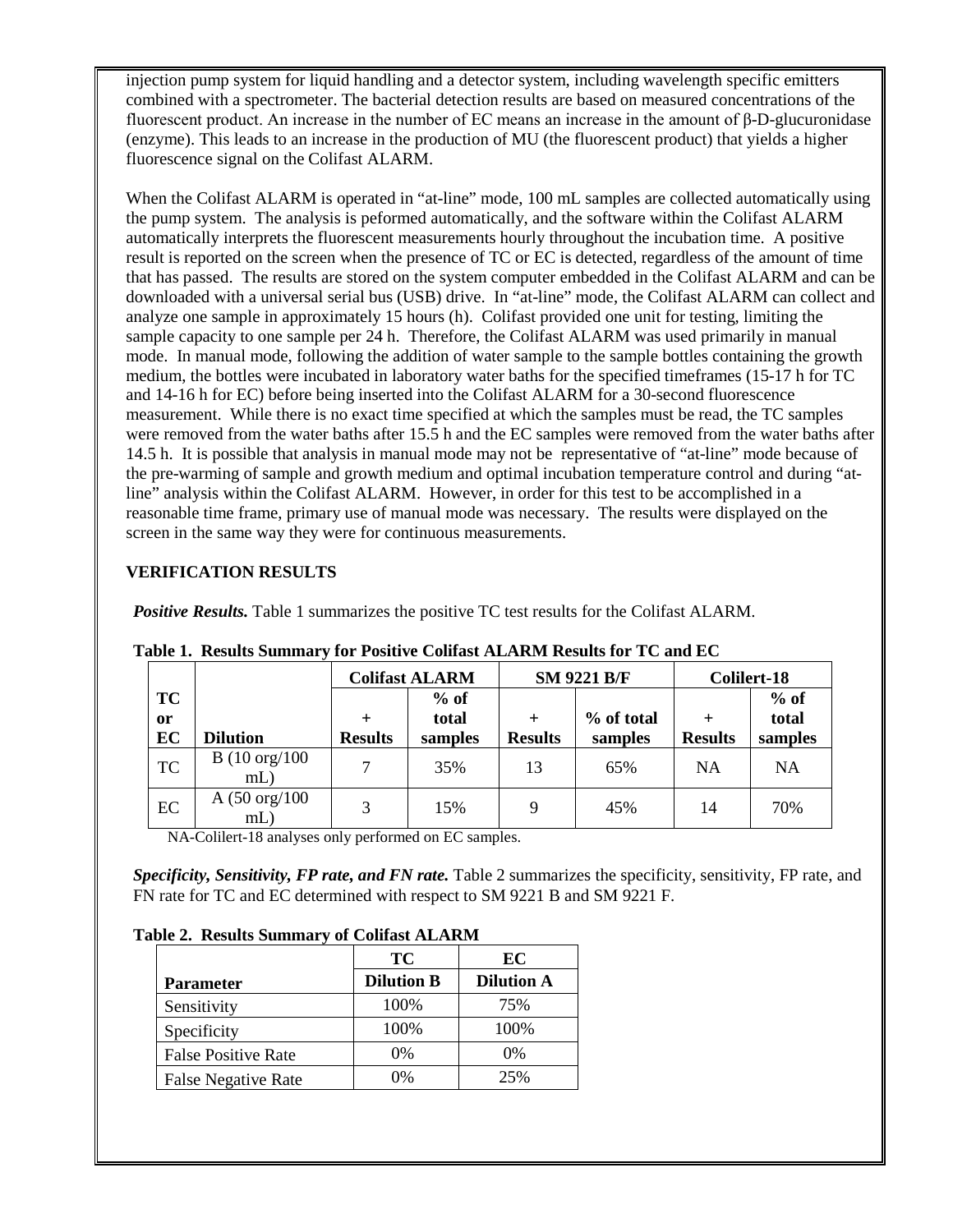*Comparability.* A chi-square test for independence with a Yates correction for continuity (because of the small sample size) was performed to compare the Colifast ALARM against the reference methods (SM 9221B for TC, SM 9221F for EC, Colilert-18 for EC). For the Colifast ALARM TC results being compared to the SM 9221B, the chi-square value was less than the critical limit in each case; therefore, for TC, the chisquare test did not detect any differences between the results of the Colifast ALARM and the reference method. In addition, the calculated p-values were also greater than 0.05, indicating that the data did not show a statistically significant difference between the two methods for the detection of TC at the 95% confidence interval and at an 80% power.

For the Colifast ALARM EC results being compared to SM 9221 F, the corrected chi-square value for the EC dilution was less than the critical limit. Therefore, the chi-square test did not detect any differences between the results of the Colifast ALARM and SM 9221F. In addition, the calculated p-values were greater than 0.05, indicating that the data were not significantly different between the two EC methods at the 95% confidence interval. When comparing the Colifast ALARM with Colilert-18, the corrected chi-square value for the EC dilution was more than the critical limit and the calculated p-values were less than 0.05, indicating a significant difference between the two methods at the 95% confidence interval.

Overall, these results were consistent with the power analysis performed before testing and described in Section 5.2 of the report confirming that 20 replicates was adequate to determine significant differences between the methods at 80% power. The determination of smaller differences (1-2 positive results out of 20 replicates) would require additional replicates.

*Analysis in "At-line" Mode.* The objective of this component of the testing was to verify the Colifast ALARM capability of collecting a sample from a reservoir (which in practice could be almost any container or flowing pipe) and perform the analysis and report results as soon as determined by the Colifast ALARM rather than waiting for the end of the 14 h incubation time period. Duplicate analysis of approximately 30 org/100 mL of EC ATCC 8739 and EC from sewage separated by uncontaminated, filtered water were performed. Both the reference method (SM 9222G-Na-MUG) and the Colifast ALARM did not generate positive EC responses (as evidence by fluorescent colonies) for the ATCC 8739 samples after 4 hr but they did exhibit slight fluorescence after 24 hr, however, the presence of ATCC 8739 organisms in each solution was confirmed with m-Endo plate counts. The sewage samples were determined accurately by the reference method and the Colifast ALARM. When testing the "at-line" mode, adjacent samples with contamination and clean water were analyzed to test the issue of cross-contamination. The sewage EC samples were determined to be positive by the Colifast ALARM after approximately 11 h of incubation.

*Operational Factors.* The verification staff found that the Colifast ALARM was easy to use. A Colifast ALARM representative came to Battelle to set up the equipment and train the verification staff in the operation of the Colifast ALARM. In manual mode, 100 mL of the water sample were dispensed into each sample bottle containing growth media (separate bottles for TC and EC) and the lids to the bottles were tightened, and the bottles were swirled to dissolve the contents. The cartridges were then placed in a 37-37.5 °C water bath. The vendor instructions called for the TC sample bottles to be incubated for 15-17 h and the EC sample bottles for 14-16 h. During this test, the TC and EC samples were incubated for approximately 15.5 h and 14.5 h, respectively. After the appropriate incubation time, the bottles were removed from the water bath and inserted one at a time into the Colifast ALARM for fluorescence measurement. The bottles were analyzed by clicking on a "start" button on the computer touch screen. The measurement of each sample took approximately 30 seconds.

Incubation of the samples at the correct temperature was critical to obtaining accurate results from the Colifast ALARM. The complete procedure described in the test/QA plan was performed initially with water bath temperatures ranging from 35-36°C. The positive control samples included as part of the ETV test provided negative results suggesting a problem. Upon consultation with Colifast, it was determined that water bath temperatures needed to be in the range of 37-37.5°C. Because of this, the testing was repeated. The results in this report were obtained during the repeated testing and the previous results were not reported since the incubation temperatures utilized were not correct due to a miscommunication with the vendor.